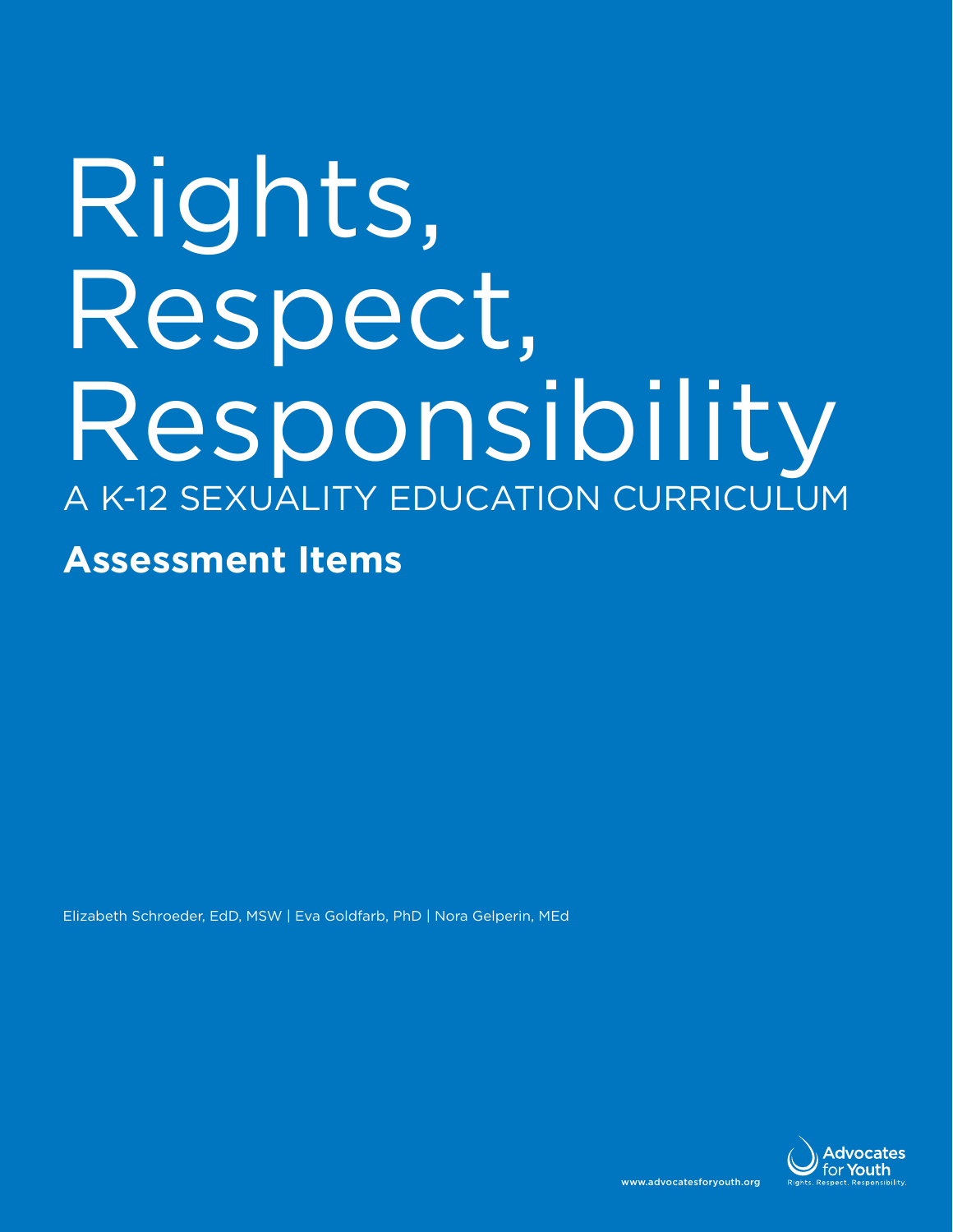| <b>ASSESSMENT QUESTION AND ANSWER</b>                                                                                                                                                                                                                                                                                                                                                                                                                                                                                                                  | <b>BY THE END</b><br><b>OF GRADE</b> | <b>TOPIC</b> | <b>NSES</b>                                                                                                                                                                                                                                                                          | GRADE/<br><b>LESSON(S)</b>       |
|--------------------------------------------------------------------------------------------------------------------------------------------------------------------------------------------------------------------------------------------------------------------------------------------------------------------------------------------------------------------------------------------------------------------------------------------------------------------------------------------------------------------------------------------------------|--------------------------------------|--------------|--------------------------------------------------------------------------------------------------------------------------------------------------------------------------------------------------------------------------------------------------------------------------------------|----------------------------------|
| Q: Do all families look exactly the same?<br>A: No<br>Q: Circle all of the examples of different ways<br>families might be put together:<br>a. Different numbers of children in the family<br>b. Parents of the same gender or parents of<br>different genders<br>c. Step parents or step children<br>d. Members of the family look alike or look<br>different from each other<br>e. Children living with a grandparent<br><b>A:</b> a, b, c, d, e                                                                                                     | 2                                    | <b>HR</b>    | <b>HR.2.CC.1</b><br>Identify different<br>kinds of family<br>structures.                                                                                                                                                                                                             | K Different<br>Kinds of Families |
| Q: Should children be expected to behave<br>certain ways based on their gender (being a<br>boy or a girl)?<br>A: No<br>Q: Circle all of the examples of ways people<br>sometimes expect children to behave based<br>on their gender:<br>a. Boys play sports<br>b. Children should be nice to each other<br>c. Girls like to play princess<br>d. Boys and girls like to laugh<br>$A: a$ and $c$<br>Q: Is it okay for children of any gender to play<br>baseball?<br>A: Yes<br>Q: Is it okay for children of any gender to play<br>with dolls?<br>A: Yes | 2                                    | ID           | <b>ID.2.CC.1</b><br>Describe differences<br>and similarities in<br>how boys and girls<br>may be expected to<br>act.                                                                                                                                                                  | 1 Gender Roles                   |
| Q: Circle the letters next to the types of trusted<br>adults a child could tell if someone teased or<br>bullied them or touched them in a way that<br>made the child feel uncomfortable or yucky.<br>a. A parent or guardian<br>b. A friend in school<br>c. A teacher<br>d. A school nurse<br>e. A school principal<br>f. They shouldn't tell anyone. They should<br>keep it a secret.<br>A: a, c, d, e                                                                                                                                                | 2                                    | <b>PS</b>    | <b>PS.2.A1.1</b><br>Identify parents<br>and other trusted<br>adults they can tell<br>if they are feeling<br>uncomfortable<br>about being<br>touched.<br><b>PS.2.A1.2</b><br>Identify parents and<br>other trusted adults<br>they can tell if they<br>are being bullied or<br>teased. | 2 Seeking Help                   |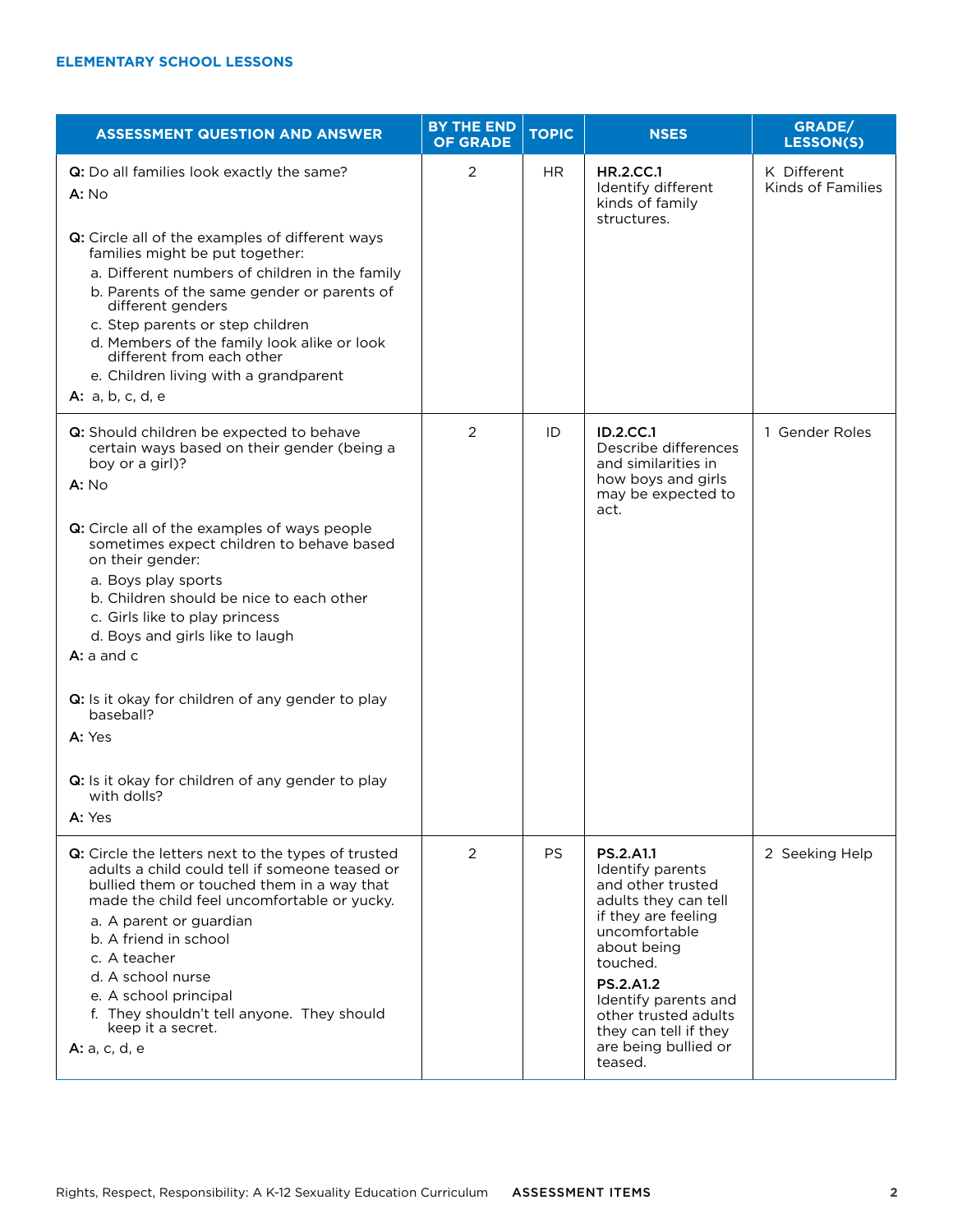| <b>ASSESSMENT QUESTION AND ANSWER</b>                                                                                                                                                                                                                                                                                                                                                                                                                                                                                                                                                                                                                                                                                                                                                                                                                                                                                                                   | <b>BY THE END</b><br><b>OF GRADE</b> | <b>TOPIC</b> | <b>NSES</b>                                                                                                                                                   | GRADE/<br><b>LESSON(S)</b>                      |
|---------------------------------------------------------------------------------------------------------------------------------------------------------------------------------------------------------------------------------------------------------------------------------------------------------------------------------------------------------------------------------------------------------------------------------------------------------------------------------------------------------------------------------------------------------------------------------------------------------------------------------------------------------------------------------------------------------------------------------------------------------------------------------------------------------------------------------------------------------------------------------------------------------------------------------------------------------|--------------------------------------|--------------|---------------------------------------------------------------------------------------------------------------------------------------------------------------|-------------------------------------------------|
| Q: What are two strategies a person could use<br>to communicate if they are feeling bullied or<br>harassed?<br>a. Say, "I'm leaving" or "You can't treat me<br>like that."<br>b. Say, "You're going to get in trouble for<br>treating me like this." or tell your friend<br>c. Say, "Please stop being so mean." or write<br>down what's happened in a journal<br>d. Say, "My mom is going to get you in<br>trouble" or scream at them<br>A: Answer: A                                                                                                                                                                                                                                                                                                                                                                                                                                                                                                  | 5                                    | <b>PS</b>    | <b>PS.5.IC.1</b><br>Demonstrate ways<br>to communicate<br>about how one is<br>being treated.                                                                  | 3 Teasing,<br>Harassment and<br><b>Bullying</b> |
| Q: Circle the letters next to physical changes<br>that occur during puberty.<br>a. A person gets better balance<br>b. A person gets better at math<br>c. A person gets taller<br>d. Menstruation begins in female bodies<br>e. A person grows hair under their arms and<br>around their genitals<br><b>A:</b> c, d, e<br>Q: Circle the letters next to social changes that<br>occur during puberty.<br>a. A person becomes very popular<br>b. A person may have more conflict with their<br>parents<br>c. Peer pressure increases<br>d. A person might start to become interested<br>in others as more than just friends - maybe<br>as a boyfriend or girlfriend<br>e. A person starts thinking about their future<br>career.<br>A: b, c, d<br>Q: Circle the letters next to emotional changes<br>that occur during puberty.<br>a. A person might start to feel self-conscious<br>about how their body looks<br>b. A person might feel like everyone is | 5                                    | PD           | <b>PD.5.CC.1</b><br>Students will be<br>able to explain the<br>physical, social,<br>and emotional<br>changes that occur<br>during puberty and<br>adolescence. | 4 Making Sense<br>of Puberty                    |
| looking at them or talking about them<br>c. A person might have mood swings<br>d. A person starts feeling great all the time<br>e. A person starts feeling shy<br><b>A:</b> a, b, c                                                                                                                                                                                                                                                                                                                                                                                                                                                                                                                                                                                                                                                                                                                                                                     |                                      |              |                                                                                                                                                               |                                                 |
| Q: Circle the letters next to the types of trusted<br>adults a child could go to either to answer<br>a question about puberty or to help find<br>a website, book or magazine that has the<br>answer.<br>a. A parent or guardian<br>b. A doctor<br>c. A teacher<br>d. A school nurse<br>e. A librarian<br>A: a, b, c, d, e                                                                                                                                                                                                                                                                                                                                                                                                                                                                                                                                                                                                                               | 5                                    | <b>PD</b>    | <b>PD.5.AI.2</b><br>Identify parents or<br>other trusted adults<br>of whom students<br>can ask questions<br>about puberty and<br>adolescent health<br>issues. | 4 Making Sense<br>of Puberty                    |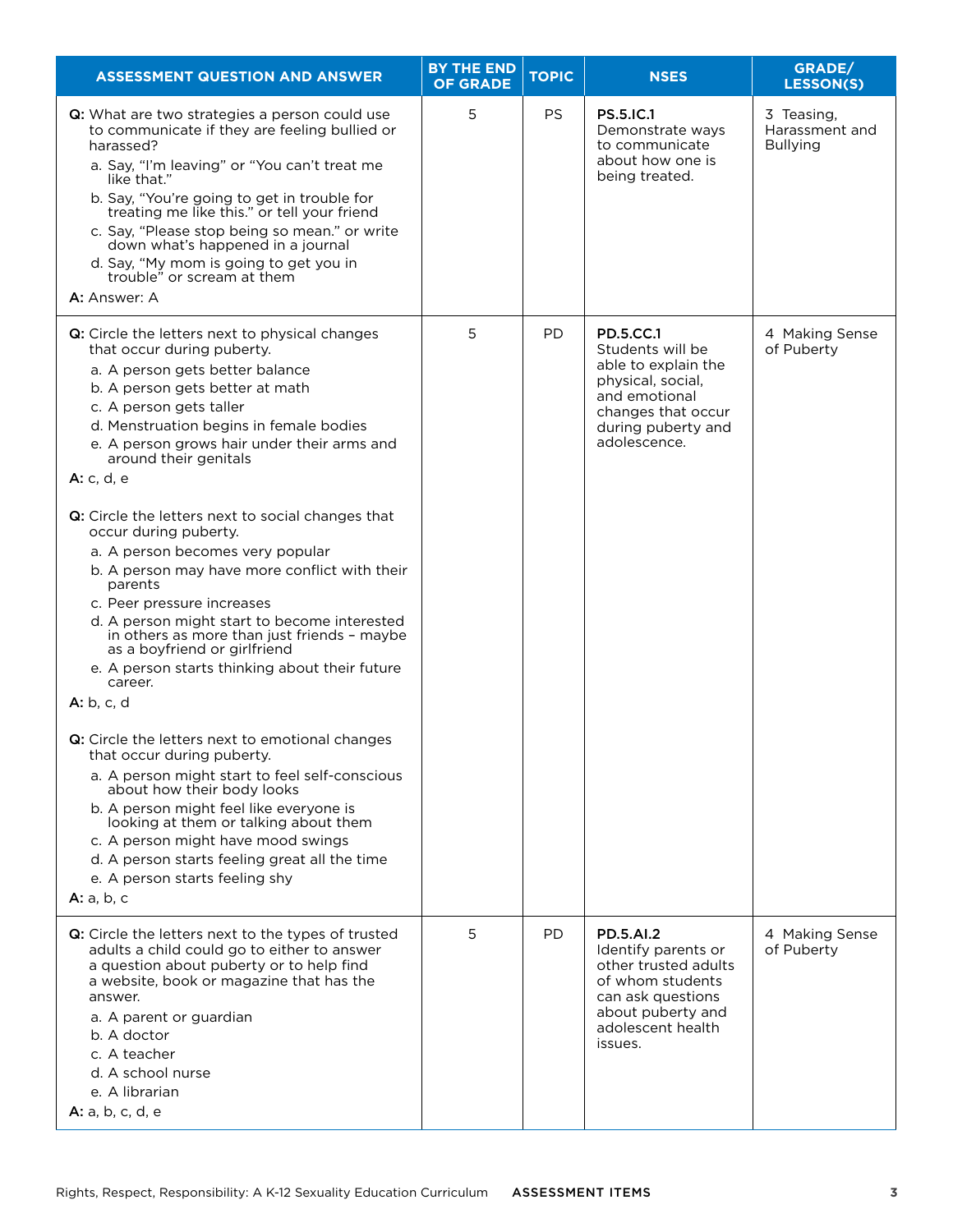| <b>ASSESSMENT QUESTION AND ANSWER</b>                                                                                                                                                                                                                                                                                                                                                                                                                                                                                                                                                                                                                                                                                                                                                                                                                                                                                                                                                                                                                                                                                                                                                                          | <b>BY THE END</b><br><b>OF GRADE</b> | <b>TOPIC</b> | <b>NSES</b>                                                                                                      | GRADE/<br><b>LESSON(S)</b>              |
|----------------------------------------------------------------------------------------------------------------------------------------------------------------------------------------------------------------------------------------------------------------------------------------------------------------------------------------------------------------------------------------------------------------------------------------------------------------------------------------------------------------------------------------------------------------------------------------------------------------------------------------------------------------------------------------------------------------------------------------------------------------------------------------------------------------------------------------------------------------------------------------------------------------------------------------------------------------------------------------------------------------------------------------------------------------------------------------------------------------------------------------------------------------------------------------------------------------|--------------------------------------|--------------|------------------------------------------------------------------------------------------------------------------|-----------------------------------------|
| Q: Write a "T" for True next to examples of<br>healthy relationships and "F" for False next<br>to examples of unhealthy relationships.<br>(From Healthy and Unhealthy Relationships<br>Quiz from the grade 4 lesson, Figuring out<br>Friendships. Have students complete these<br>individually, rather than in pairs, and put their<br>names on them).<br>A: Based on the answer key, student should be<br>able to identify the characteristics of Healthy<br>and Unhealthy relationships with no more<br>than 3 incorrect responses.                                                                                                                                                                                                                                                                                                                                                                                                                                                                                                                                                                                                                                                                          | 5                                    | HR.          | <b>HR.5.CC.1</b><br>Describe the<br>characteristics<br>of healthy<br>relationships.                              | 4 Figuring out<br>Friendships           |
| Q: Circle the letters next to examples of sexual<br>abuse<br>a. An adult touches a child's genitals and tells<br>the child to keep it a secret<br>b. An adult forces a child to touch the adult's<br>genitals<br>c. A doctor touches a child's genitals as part<br>of a health exam and the child's parent or<br>other adult family member is in the exam<br>room.<br>d. A child touches their own genitals.<br><b>A:</b> a, b<br>Q: Circle the letters next to examples of sexual<br>harassment.<br>a. A teenager keeps telling a fifth grader that<br>they are "really sexy" and that they want to<br>kiss them even though the fifth grader has<br>told them to stop many times.<br>b. A student pays a classmate a compliment<br>one day by telling them that they like their<br>new haircut.<br>c. A group of children keep whispering "gay"<br>under their breath every time they pass<br>one of their classmates in the hallway<br>d. An adult neighbor loves to watch a middle<br>schooler walk to the bus every morning<br>and shouts out: "I can't wait until you<br>are older so I can marry you" making the<br>student nervous every time they have to<br>pass the neighbor's house.<br>A: a, c, d | 5                                    | <b>PS</b>    | <b>PS.5.CC.2</b><br>Define sexual<br>harassment and<br>sexual abuse.                                             | 4 Your Body,<br>Your Rights             |
| Q: Check the box that correctly identifies who<br>has each part. Put the letter from the list on<br>the back of the sheet that correctly identifies<br>the description or main function for each<br>part. (From Body Parts homework in grade 5<br>lesson Sexual and Reproductive Anatomy):<br>A: Based on the answer sheet from the Body<br>Parts worksheet, student should be able to<br>identify correctly at least 2 parts each of<br>the male and female anatomy and at least 2<br>functions of each the male and female parts.                                                                                                                                                                                                                                                                                                                                                                                                                                                                                                                                                                                                                                                                            | 5                                    | AP           | AP.5.CC.1<br>Describe male and<br>female reproductive<br>systems including<br>body parts and their<br>functions. | 5 Sexual and<br>Reproductive<br>Anatomy |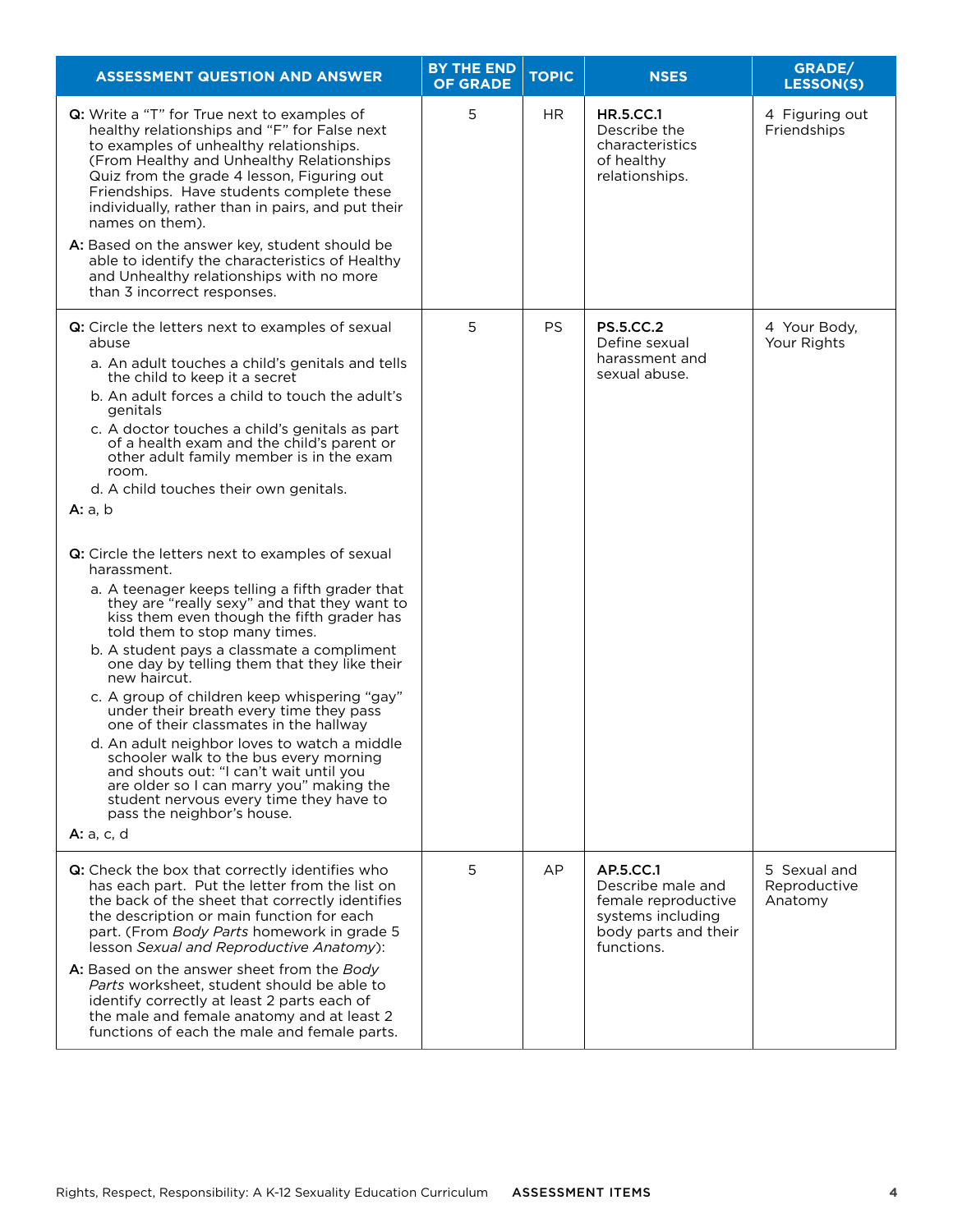| <b>ASSESSMENT QUESTION AND ANSWER</b>                                                                                                                                                                                                                                                                                                                                                                                                                                                                                                                                                                                                                                                                                                                                                     | <b>BY THE END</b><br><b>OF GRADE</b> | <b>TOPIC</b> | <b>NSES</b>                                                                                                     | GRADE/<br><b>LESSON(S)</b>              |
|-------------------------------------------------------------------------------------------------------------------------------------------------------------------------------------------------------------------------------------------------------------------------------------------------------------------------------------------------------------------------------------------------------------------------------------------------------------------------------------------------------------------------------------------------------------------------------------------------------------------------------------------------------------------------------------------------------------------------------------------------------------------------------------------|--------------------------------------|--------------|-----------------------------------------------------------------------------------------------------------------|-----------------------------------------|
| Q: Circle the letters next to reliable places<br>someone could go if they wanted to learn<br>more about the reproductive system?<br>a. Books from the library<br>b. Teacher<br>c. A classmate<br>d. School nurse<br>e. Parent or guardian<br>f. A friend's teenage family member<br>g. A website that has been recommended by<br>a trusted adult (parent/guardian, teacher,<br>school nurse, or doctor, for example).<br>A: a, b, d, e, g                                                                                                                                                                                                                                                                                                                                                 | 5                                    | AP           | AP.5.AI.1<br>Identify medically<br>accurate<br>information about<br>female and male<br>reproductive<br>anatomy. | 5 Sexual and<br>Reproductive<br>Anatomy |
| Q: Put the following steps for human<br>reproduction that involves only the male, in<br>the correct order:<br>a. Sperm cells mix with semen<br>b. Sperm is made in the testicles<br>c. Sperm exit the testicles and travel up the<br>vas deferens<br>A: b, c, a                                                                                                                                                                                                                                                                                                                                                                                                                                                                                                                           | 5                                    | PR.          | <b>PR.5.CC.1</b><br>Describe the<br>process of human<br>reproduction.                                           | 5 Puberty and<br>Reproduction           |
| Q: Put the following steps for human<br>reproduction that involves only the female, in<br>the correct order:<br>a. Egg enters the fallopian tube<br>b. Ovulation occurs (egg is released from<br>ovary around every 25-30 days)<br>c. Lining of the uterus thickens with blood<br>A: c, b, a                                                                                                                                                                                                                                                                                                                                                                                                                                                                                              |                                      |              |                                                                                                                 |                                         |
| Q: Put the following steps for human<br>reproduction that involve both the male and<br>the female in the correct order:<br>a. The fertilized egg travels down through the<br>fallopian tube to the uterus<br>b. Cell attaches to the wall of the uterus<br>(implantation) conception complete<br>c. One sperm cell attaches to an egg in the<br>fallopian tube and fertilizes it<br>d. Sperm travel through the cervix, uterus,<br>and into the fallopian tubes<br>e. If the male & female have sexual<br>intercourse then the penis is inserted into<br>the vagina<br>f. Pregnancy begins<br>g. Sperm cells leave the penis and enter the<br>vagina (ejaculation)<br>A: e, g, d, c, a, b, f<br>Student should be able make no more than two<br>errors on this question to be successful. |                                      |              |                                                                                                                 |                                         |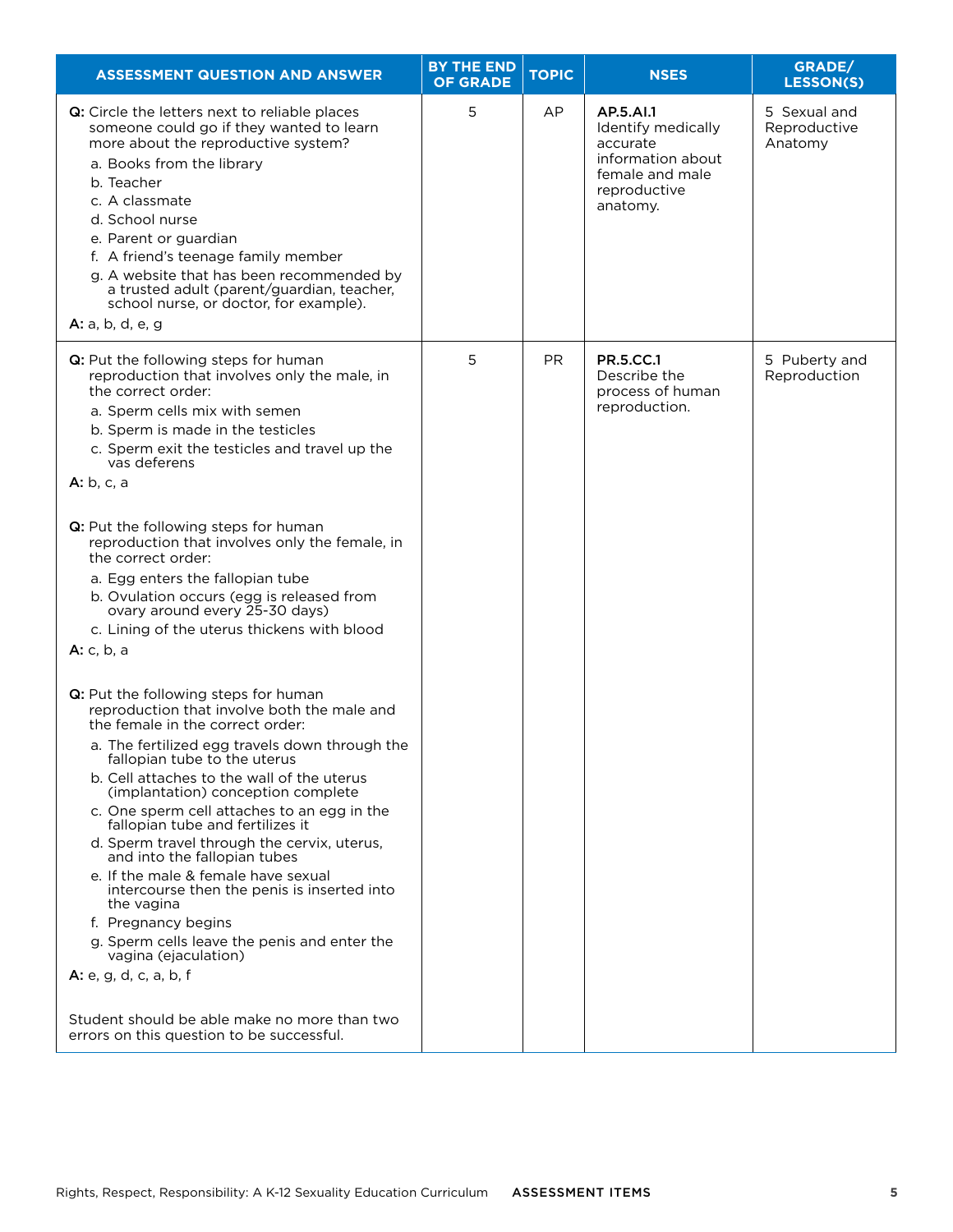| <b>ASSESSMENT QUESTION AND ANSWER</b>                                                                                                                                                                                                                                                                                                                                                                                                                                                                                                                                                                                                                                                                                                                                                                                                                                                                                      | <b>BY THE END</b><br><b>OF GRADE</b> | <b>TOPIC</b> | <b>NSES</b>                                                                                                                                                                                                                                                                                           | GRADE/<br><b>LESSON(S)</b> |
|----------------------------------------------------------------------------------------------------------------------------------------------------------------------------------------------------------------------------------------------------------------------------------------------------------------------------------------------------------------------------------------------------------------------------------------------------------------------------------------------------------------------------------------------------------------------------------------------------------------------------------------------------------------------------------------------------------------------------------------------------------------------------------------------------------------------------------------------------------------------------------------------------------------------------|--------------------------------------|--------------|-------------------------------------------------------------------------------------------------------------------------------------------------------------------------------------------------------------------------------------------------------------------------------------------------------|----------------------------|
| Q: What is HIV?<br>A: HIV is a virus that is transmitted through<br>bodily fluids and weakens your immune<br>system.<br>Q: What are some ways HIV can be transmitted<br>from one person to another? Circle all that<br>apply:<br>a. Through contact with the blood of<br>someone who is NOT infected with HIV<br>b. Through contact with the blood of<br>someone who IS infected with HIV<br>(including sharing drug needles)<br>c. Through contact with the semen or vaginal<br>fluids of someone who is infected with HIV<br>d. Through hugging someone who is infected<br>with HIV<br>e. Through contact with the tears of someone<br>who is infected with HIV<br>A: b, c<br>Q: How can someone prevent transmission of<br>HIV?<br>A: Make sure that any of the bodily fluids that<br>can transmit HIV from a person who is<br>infected with HIV don't come into contact<br>with a person who is not infected with HIV. | 5                                    | <b>SH</b>    | <b>SH.5.CC.1</b><br>Define HIV and<br>identify some<br>age-appropriate<br>methods of<br>transmission, as well<br>as ways to prevent<br>transmission.                                                                                                                                                  | 5 Learning<br>about HIV    |
| <b>Q:</b> Define sexual orientation.<br>A: The gender or genders of the people we feel<br>romantic love and attraction for.<br>Q: Circle the letters next to reliable sources a<br>child could go to to ask questions about<br>sexual orientation.<br>a. Teacher<br>b. Other kids at school<br>c. A website on the internet found through a<br>google search<br>d. Parent/guardian or other adult family<br>member<br>e. Librarian<br>f. Movie star who writes a blog<br><b>A:</b> a, d, e                                                                                                                                                                                                                                                                                                                                                                                                                                 | 5                                    | ID           | <b>ID.5.CC.1</b><br>Define sexual<br>orientation as the<br>romantic attraction<br>of an individual to<br>someone of the<br>same gender or a<br>different gender.<br>ID.5.AI.1<br>Identify parents or<br>other trusted adults<br>of whom students<br>can ask questions<br>about sexual<br>orientation. | 5 What Is Love<br>Anyway?  |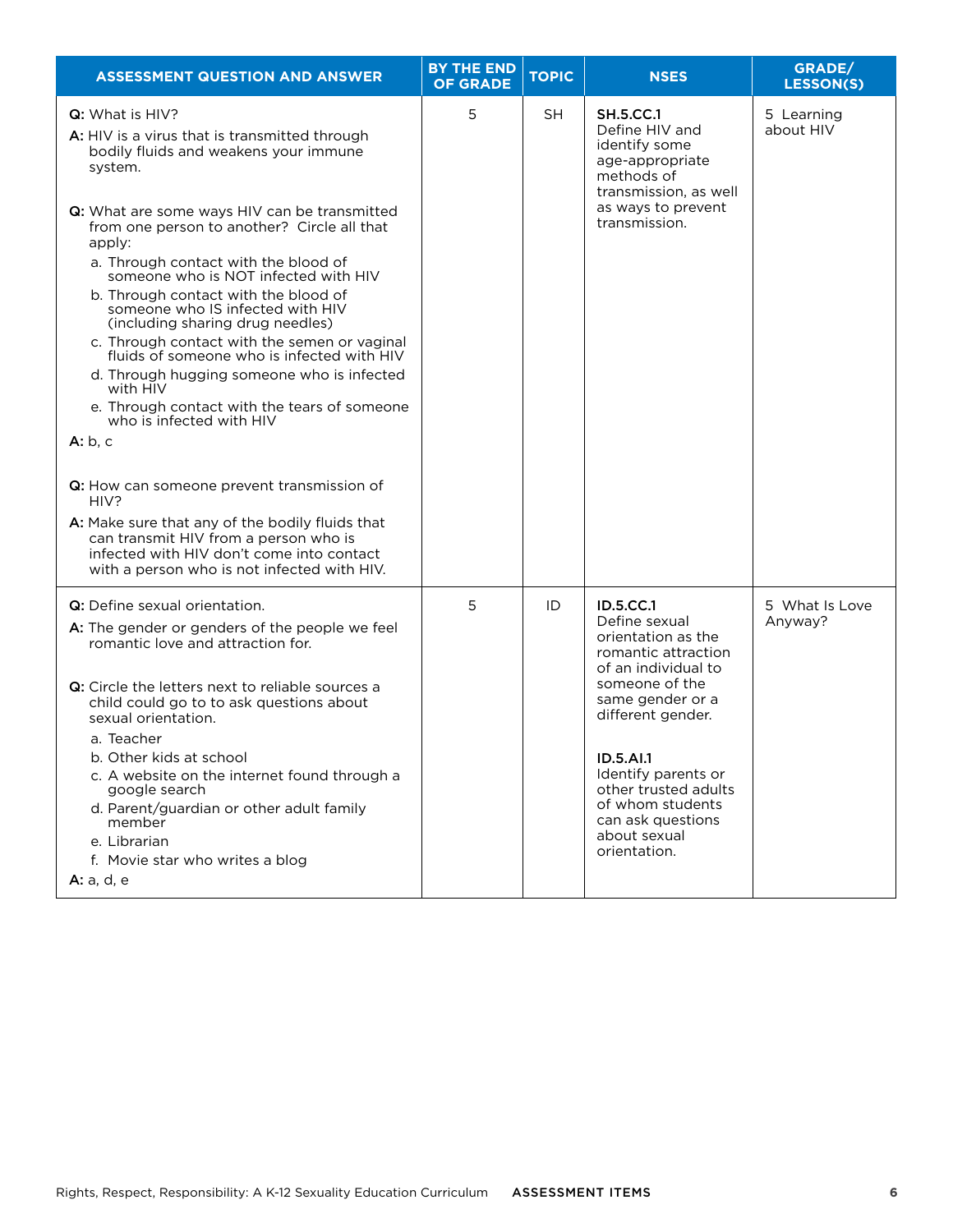#### **Middle School Lessons**

| <b>ASSESSMENT QUESTION AND ANSWER</b>                                                                                                                                                                                                                                                                                                                                                                                                                                                                                                                                                                    | <b>BY THE END</b><br><b>OF GRADE</b> | <b>TOPIC</b> | <b>NSES</b>                                                                                                                                                          | GRADE/<br><b>LESSON(S)</b>                                                                        |
|----------------------------------------------------------------------------------------------------------------------------------------------------------------------------------------------------------------------------------------------------------------------------------------------------------------------------------------------------------------------------------------------------------------------------------------------------------------------------------------------------------------------------------------------------------------------------------------------------------|--------------------------------------|--------------|----------------------------------------------------------------------------------------------------------------------------------------------------------------------|---------------------------------------------------------------------------------------------------|
| Q: Is a person who has been raped or sexually<br>assaulted ever at fault? Why or why not?<br>A: No. A person who has been sexually assaulted or<br>raped is never at fault no matter what they say,<br>what they wear or where they go. Everyone has<br>the right to their own boundaries-and nobody<br>ever has the right to cross those boundaries<br>without permission.                                                                                                                                                                                                                              | 8                                    | <b>PS</b>    | <b>PS.8.CC.4</b><br>Explain why a<br>person who has<br>been raped or<br>sexually assaulted<br>is not at fault.                                                       | 6 Understanding<br><b>Boundaries</b>                                                              |
| Q: Define sexual intercourse and describe how it is<br>related to human reproduction.<br>A: Sexual intercourse involves a penis going inside<br>a vagina, a penis going inside an anus, or a<br>person's mouth going on a person's vulva or<br>penis. When a penis goes inside a vagina, called<br>"vaginal sex," a pregnancy can occur if semen<br>from the penis enters the vagina.                                                                                                                                                                                                                    | 8                                    | <b>PR</b>    | <b>PR.8.CC.1</b><br>Define sexual<br>intercourse and<br>its relationship<br>to human<br>reproduction.                                                                | 6 Liking and<br>Loving - Now<br>and When I'm<br>Older                                             |
| Q: Define sexual abstinence and its connection to<br>pregnancy prevention.<br>A: Sexual abstinence is not having sexual<br>intercourse until someone is older, or until some<br>other time. Sexual abstinence is the only 100%<br>sure way to avoid getting pregnant or getting<br>someone pregnant.                                                                                                                                                                                                                                                                                                     | 8                                    | <b>PR</b>    | <b>PR.8.CC.2</b><br>Define sexual<br>abstinence<br>as it relates<br>to pregnancy<br>prevention.                                                                      | 6 Liking and<br>Loving - Now<br>and When I'm<br>Older                                             |
| <b>Q:</b> Use the Female Sexual and Reproductive System<br>Crossword Puzzle homework sheet from grade<br>seven lesson, Everybody's Got Body Parts Part<br>One and the Male Sexual and Reproductive<br>System Crossword Puzzle homework sheet from<br>grade seven lesson, Everybody's Got Body Parts<br>Part Two for assessment.<br>A: Based on the answer keys to the crossword<br>puzzles, students should be able to identify the<br>correct male and female sexual and reproductive<br>systems based on their function with no more<br>than three wrong or missing answers on each<br>homework sheet. | 8                                    | AP           | AP.8.CC.1<br>Students will be<br>able to describe<br>the male and<br>female sexual<br>and reproductive<br>systems<br>including body<br>parts and their<br>functions. | 7 Everybody's<br><b>Got Body Parts</b><br>Part One<br>7 Everybody's<br>Got Body Parts<br>Part Two |
| Q: Define Gender Identity, Gender Expression, and<br>Sexual Orientation.<br>A: A person's gender identity is what they call<br>themselves: Male, female, transgender, or<br>something else.<br>A person's gender expression is how they let<br>people know the gender they are. That can be<br>by the name they use, the clothes they wear, the<br>pronouns (he, she, they) they use, how they carry<br>themselves, etc.<br>Sexual orientation is the gender(s) of the people<br>to whom we are attracted, physically and<br>romantically.                                                               | 8                                    | ID           | <b>ID.8.CC.1</b><br>Differentiate<br>between gender<br>identity, gender<br>expression<br>and sexual<br>orientation.                                                  | 7   Am Who  <br>Am                                                                                |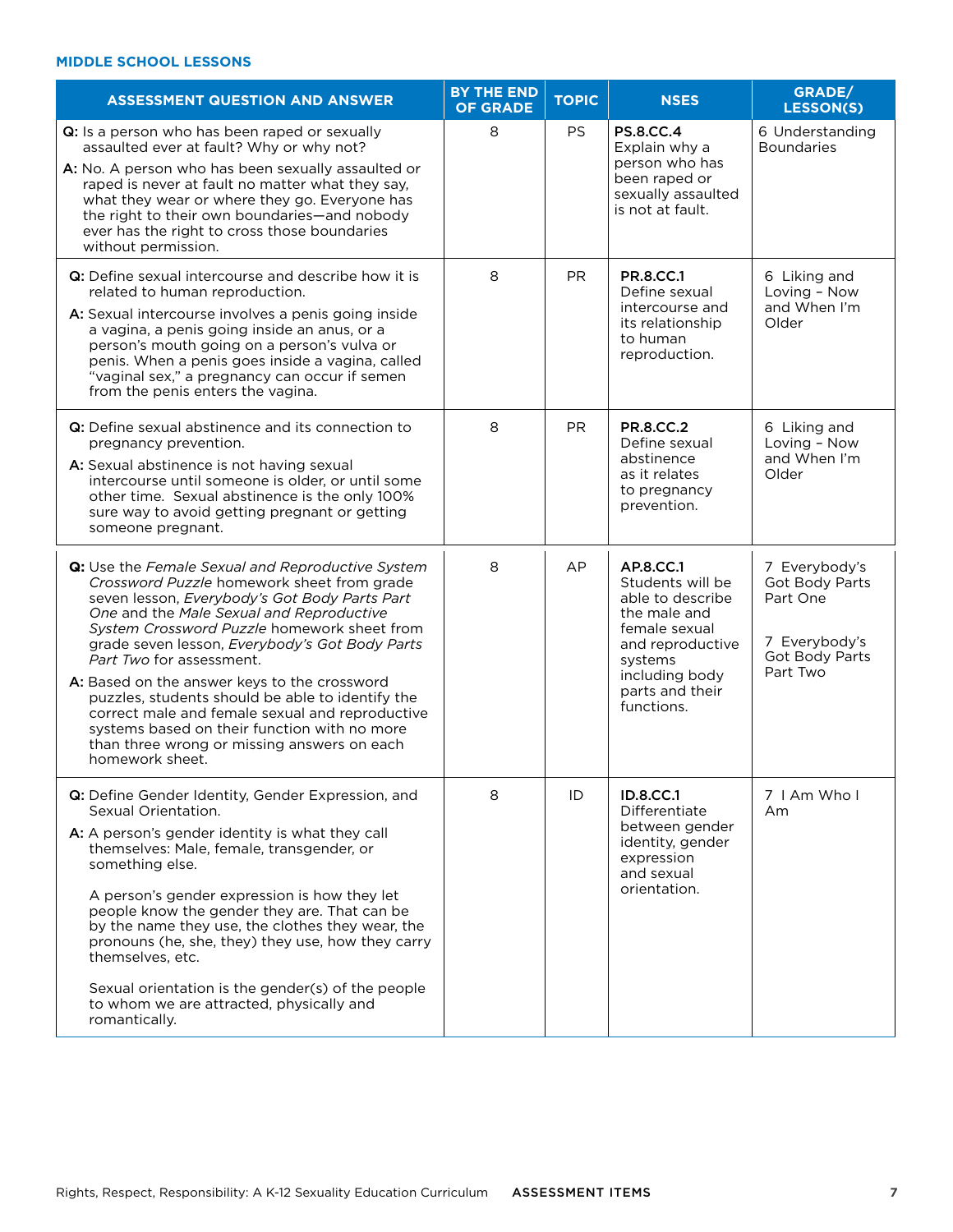| <b>ASSESSMENT QUESTION AND ANSWER</b>                                                                                                                                                                                                                                                                                                                                                                                                                                                                                | <b>BY THE END</b><br><b>OF GRADE</b> | <b>TOPIC</b> | <b>NSES</b>                                                                                                                                                                                                                                                                                                                               | GRADE/<br><b>LESSON(S)</b>       |
|----------------------------------------------------------------------------------------------------------------------------------------------------------------------------------------------------------------------------------------------------------------------------------------------------------------------------------------------------------------------------------------------------------------------------------------------------------------------------------------------------------------------|--------------------------------------|--------------|-------------------------------------------------------------------------------------------------------------------------------------------------------------------------------------------------------------------------------------------------------------------------------------------------------------------------------------------|----------------------------------|
| Q: Were students able to successfully apply a<br>decision-making model to a scenario?<br>A: Teachers will use the Teacher's Guide: The<br>Making SMART Choices Model as a measurement<br>of successful application. Students will need<br>to submit their scenarios individually, and be<br>graded accordingly.<br>(See Appendix B)                                                                                                                                                                                  | 8                                    | <b>PR</b>    | PR.8.DM.1<br>Apply a<br>decision-making<br>model to various<br>sexual health<br>decisions.                                                                                                                                                                                                                                                | 7 Making<br><b>SMART Choices</b> |
| Q: Did students demonstrate that they understood<br>how to communicate assertively with someone<br>else around sexuality?<br>A: The teacher will need to allocate time for all<br>students to role play in pairs. During these role<br>plays, the teacher will use the definitions given in<br>the lesson for Aggressive, Passive and Assertive<br>communication, and allocate points for each<br>instance of assertive statements and responses.<br>(See Appendix A)                                                | 8                                    | <b>PR</b>    | <b>PR.8.IC.2</b><br>Demonstrate the<br>use of effective<br>communication<br>and negotiation<br>skills about<br>the use of<br>contraception<br>including<br>abstinence and<br>condoms.                                                                                                                                                     | 7 Let's Talk about<br>Sex        |
| Q: Match each of the following three types of<br>communication with its definition:<br>1. Aggressive<br>2. Passive<br>3. Assertive<br>a. When someone says what they want or mean<br>without being hurtful to another person.<br>b. When someone tries to get what they want by<br>bullying another person into it.<br>c. When a person is timid or unclear in expressing<br>their needs - or when they won't speak up<br>about what THEY want, but just go along with<br>what the other person wants.<br>A: b, c, a | 8                                    | PR, SH       | <b>SH.8.IC.1</b><br>Demonstrate the<br>use of effective<br>communication<br>skills to reduce or<br>eliminate risk for<br>STDs, including<br>HIV.<br><b>PR.8.IC.2</b><br>Demonstrate the<br>use of effective<br>communication<br>and negotiation<br>skills about<br>the use of<br>contraception<br>including<br>abstinence and<br>condoms. | 7 Let's Talk about<br>Sex        |
| Q: Which contraceptive method is worn on a penis<br>and provides very good protection against both<br>pregnancy and STDs?<br>a. Diaphragm<br>b. The pill<br>c. External condoms<br>d. Internal condoms<br>A: C                                                                                                                                                                                                                                                                                                       | 8                                    | PR           | <b>PR.8.CC.3</b><br>Explain the health<br>benefits, risks<br>and effectiveness<br>rates of various<br>methods of<br>contraception,<br>including<br>abstinence and<br>condoms.                                                                                                                                                             | 8 Birth Control<br><b>Basics</b> |
| Q: Which of the following statements about<br>emergency contraception, or Plan B is<br>CORRECT?<br>a. It is a medicine that is inserted into the vagina<br>3 hours before penis-vagina sex to prevent<br>pregnancy.<br>b. It is a medicine that is taken after unprotected<br>vaginal sex to help prevent pregnancy.<br>c. It is a medicine that can temporarily stop<br>sperm production in order to prevent<br>pregnancy.<br>d. It is a medicine that makes people no longer<br>feel like having sex.<br>A: b      | 8                                    | <b>PR</b>    | <b>PR.8.CC.4</b><br>Define<br>emergency<br>contraception<br>and its use.                                                                                                                                                                                                                                                                  | 8 Birth Control<br><b>Basics</b> |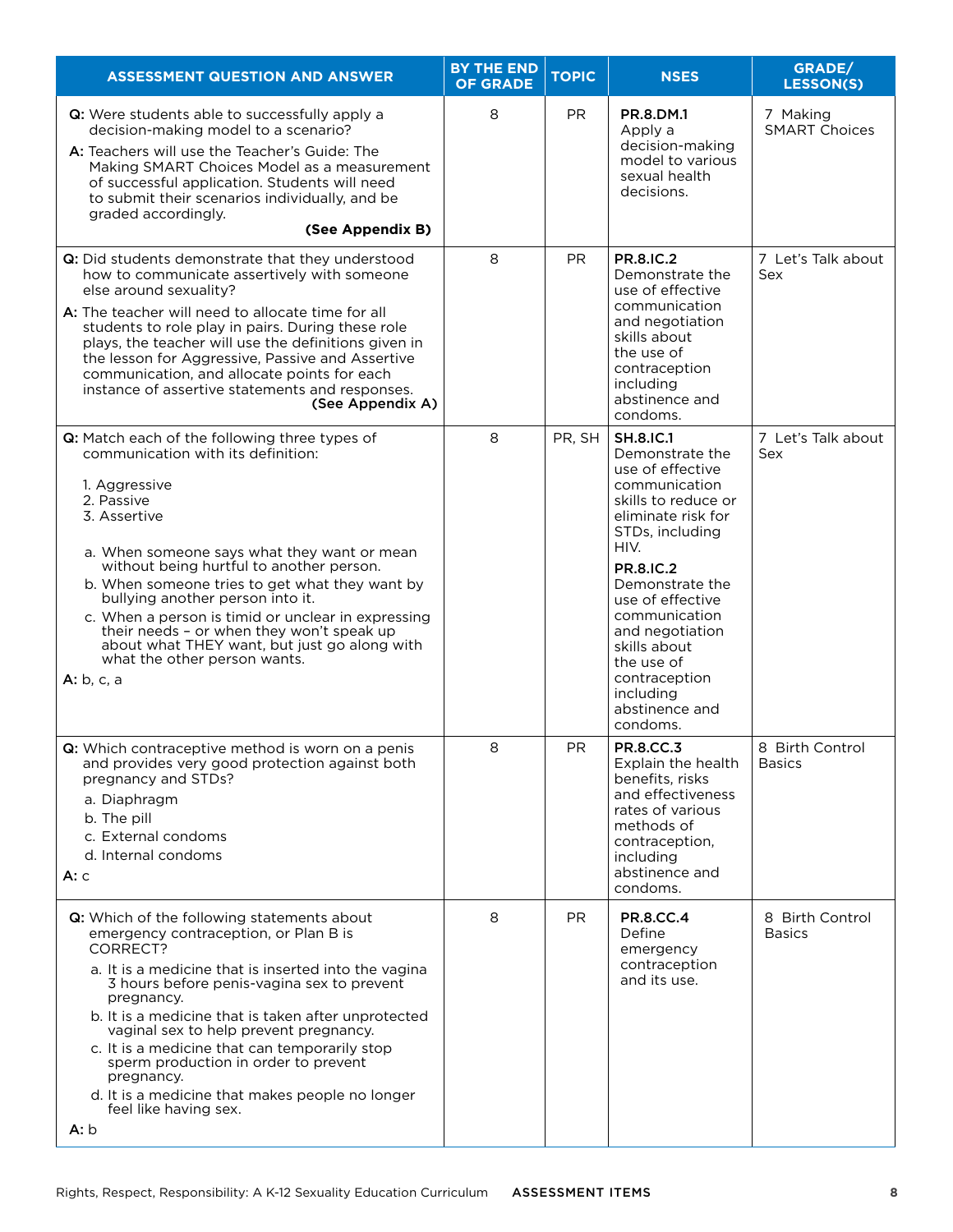| <b>ASSESSMENT QUESTION AND ANSWER</b>                                                                                                                                                                                                                                                              | <b>BY THE END</b><br><b>OF GRADE</b> | <b>TOPIC</b> | <b>NSES</b>                                                                                | GRADE/<br><b>LESSON(S)</b>        |
|----------------------------------------------------------------------------------------------------------------------------------------------------------------------------------------------------------------------------------------------------------------------------------------------------|--------------------------------------|--------------|--------------------------------------------------------------------------------------------|-----------------------------------|
| <b>Q:</b> All of the following are common mistakes people<br>make when using external condoms, EXCEPT:<br>a. Not checking the expiration date<br>b. Storing condoms someplace that's too hot or<br>too cold<br>c. Putting the condom on wrong side up<br>d. Using a fresh condom for every sex act | 8                                    | PR.          | PR.8.SM.1/<br><b>SH.8.SM.1</b><br>Describe the<br>steps to using<br>a condom<br>correctly. | 8 Using<br>Condoms<br>Effectively |
| A: d                                                                                                                                                                                                                                                                                               |                                      |              |                                                                                            |                                   |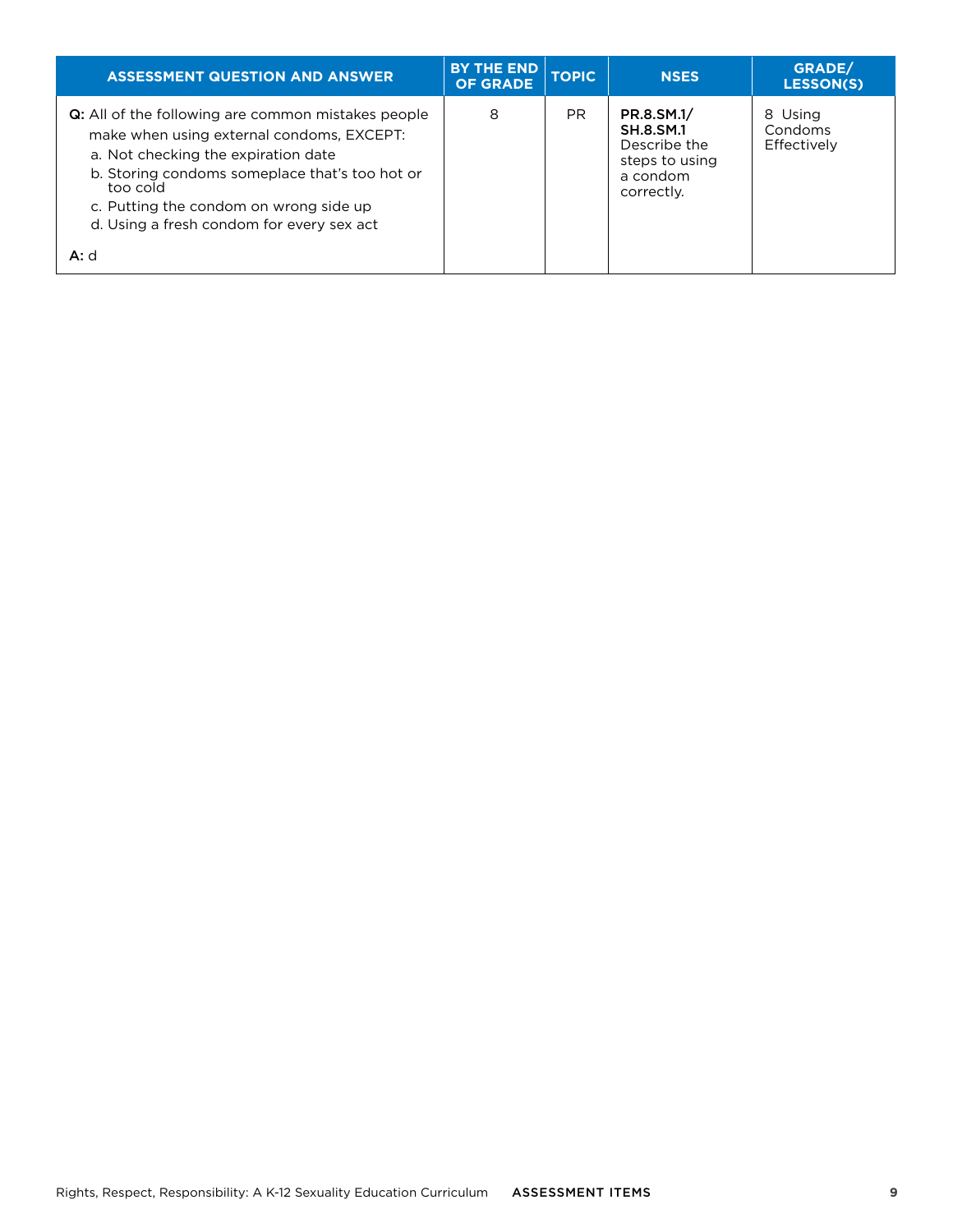#### **High School Lessons**

| <b>ASSESSMENT QUESTION AND ANSWER</b>                                                                                                                                                                                                                                                                                   | <b>BY THE END</b><br><b>OF GRADE</b> | <b>TOPIC</b>  | <b>NSES</b>                                                                                                                                                                                                                                                                                                                                                                                                               | GRADE/<br><b>LESSON(S)</b>                                                                                                                                                                                   |
|-------------------------------------------------------------------------------------------------------------------------------------------------------------------------------------------------------------------------------------------------------------------------------------------------------------------------|--------------------------------------|---------------|---------------------------------------------------------------------------------------------------------------------------------------------------------------------------------------------------------------------------------------------------------------------------------------------------------------------------------------------------------------------------------------------------------------------------|--------------------------------------------------------------------------------------------------------------------------------------------------------------------------------------------------------------|
| Q: What is the difference between gender and<br>sexual orientation?<br>A: Gender has to do with your sense of yourself<br>as male, female, a combination, or neither.<br>Sexual orientation has to do with the<br>gender(s) of the people to whom we are<br>attracted, physically and romantically.                     | 12                                   | ID            | ID.12.CC.1<br>Differentiate<br>between biological<br>sex, sexual<br>orientation, and<br>gender identity and<br>expression.<br><b>ID.12.INF.1</b><br>Analyze the<br>influence of friends,<br>family, media,<br>society and culture<br>on the expression<br>of gender, sexual<br>orientation and<br>identity.<br><b>ID.12.CC.2</b><br>Distinguish between<br>sexual orientation,<br>sexual behavior and<br>sexual identity. | 9<br>Understanding<br>Gender<br>11 Gender<br>and Sexual<br>Orientation:<br>Understanding<br>the Difference<br>9 Sexual<br>Orientation,<br>Behavior and<br>Identity: How I<br>Feel, What I Do<br>and Who I Am |
| Q: Were students able to successfully apply a<br>decision-making model to a scenario?<br>A: Teachers will use the Teacher's Guide: What's<br>Your Dogma? as a measurement of successful<br>application. Students will need to submit<br>their scenarios individually, and be graded<br>accordingly.<br>(See Appendix C) | 12                                   | PD,<br>PR, SH | PD.12.DM.1<br>Apply a decision-<br>making model to<br>various situations<br>relating to sexual<br>health.<br>PR.12.IC.1<br>Demonstrate ways<br>to communicate<br>decisions about<br>whether or when<br>to engage in sexual<br>behaviors.<br><b>SH.12.DM.1</b><br>Apply a decision-<br>making model<br>to choices about<br>safer sex practices,<br>including abstinence<br>and condoms.                                    | 9 Decisions,<br>Decisions                                                                                                                                                                                    |
| Q: What are two STDs that can be cured, and<br>two that cannot?<br>A: Chlamydia, gonorrhea and syphilis can be<br>cured; HPV (the virus that causes genital<br>warts and can cause cervical cancer), Herpes<br>and HIV cannot, although they can be treated<br>and managed with medication.                             | 12                                   | <b>SH</b>     | <b>SH.12.CC.1</b><br>Describe common<br>symptoms of and<br>treatments for<br>STDs, including HIV.<br><b>SH.12.CC.2</b><br>Evaluate the<br>effectiveness<br>of abstinence.<br>condoms, and other<br>safer sex methods<br>in preventing the<br>spread of STDs,<br>including HIV.<br><b>SH.12.AI.2</b><br>Access medically-<br>accurate prevention<br>information about<br>STDs, including HIV.                              | 9 STD Smarts                                                                                                                                                                                                 |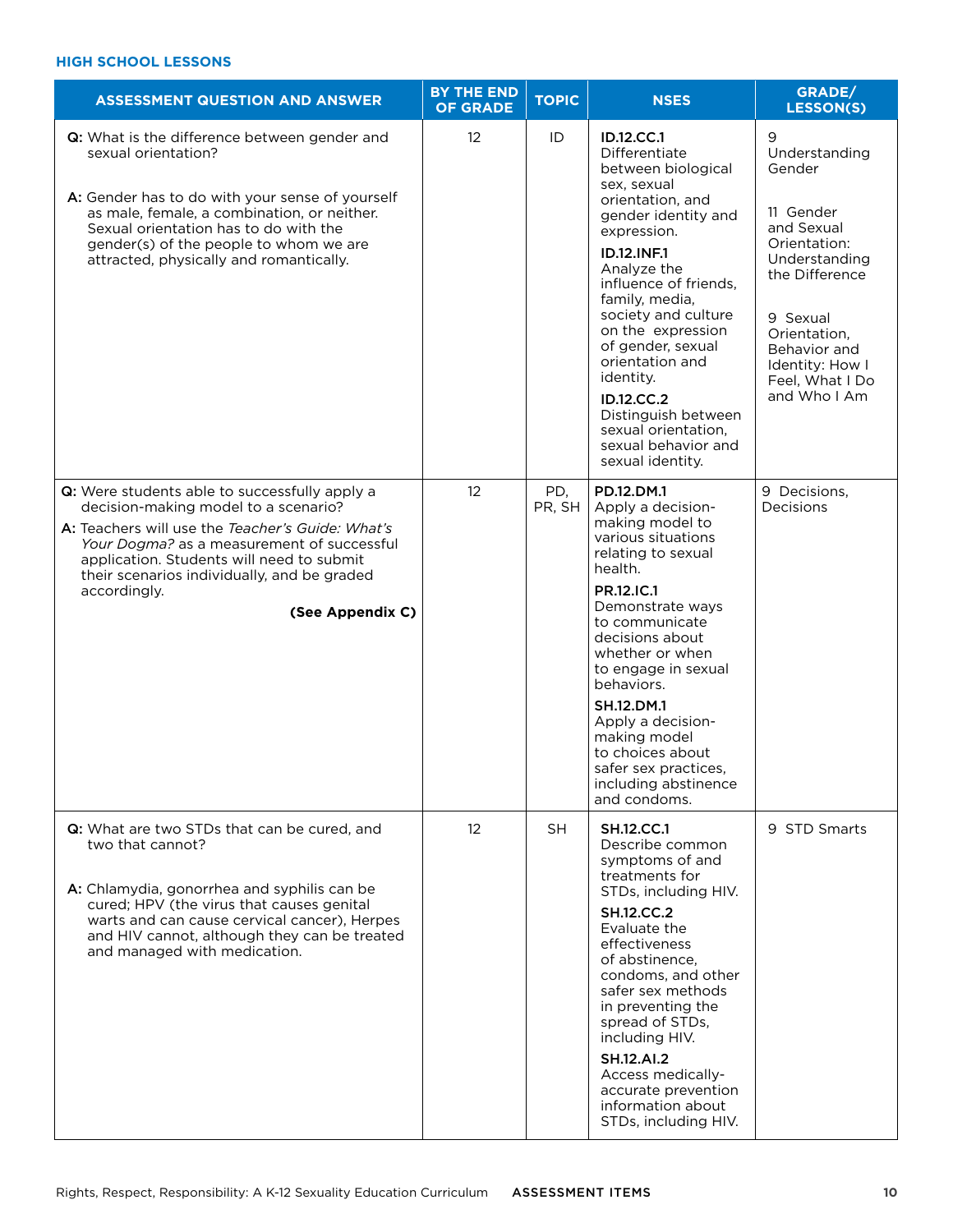| <b>ASSESSMENT QUESTION AND ANSWER</b>                                                                                                                                                                                                                                                                                                                                                                                                                                                                                                                                                                                                                                                               | <b>BY THE END</b><br><b>OF GRADE</b> | <b>TOPIC</b> | <b>NSES</b>                                                                                                                                                                                                                                                                                                      | GRADE/<br><b>LESSON(S)</b>                                     |
|-----------------------------------------------------------------------------------------------------------------------------------------------------------------------------------------------------------------------------------------------------------------------------------------------------------------------------------------------------------------------------------------------------------------------------------------------------------------------------------------------------------------------------------------------------------------------------------------------------------------------------------------------------------------------------------------------------|--------------------------------------|--------------|------------------------------------------------------------------------------------------------------------------------------------------------------------------------------------------------------------------------------------------------------------------------------------------------------------------|----------------------------------------------------------------|
| Q: Put the following steps to using an external<br>condom in the correct order:<br>a. Carefully open the condom. No teeth!<br>b. Pull the condom off, tie the end in a knot to<br>avoid spillage, and throw it in the garbage.<br>c. Sex act - orgasm and ejaculation.<br>d. Roll the condom all the way down the penis.<br>e. Give and obtain consent for having sex.<br>f. Have more than one condom.<br>g. Check whether it's right side up.<br>h. Gently pinch the tip of the condom to get air<br>out.<br>i. Place it on the head of an erect penis.<br>j. Pull the penis out and away from the other<br>person's body.<br>k. Check the expiration date.<br>A: e, f, k, a, g, i, h, d, c, j, b | 12                                   | PR,          | PR.12.SM.1<br>Describe the steps<br>to using a condom<br>correctly.<br><b>SH.12.SM.2</b><br>Describe the steps<br>to using a condom<br>correctly.                                                                                                                                                                | 9 Creating<br>Condom<br>Confidence                             |
| Q: Match each of the following terms to its<br>definition:<br>1. Consent<br>2. Coercion<br>3. Incapacitated<br>a. When someone said they wanted to do<br>something<br>b. When a person doesn't have the ability to<br>do things or say they want to do things, like<br>someone who is asleep, drunk or using drugs<br>c. When someone gets a person to do<br>something by threatening or forcing them to<br>do it<br><b>A:</b> a, c, b                                                                                                                                                                                                                                                              | 12                                   | HR.          | <b>HR.12.CC.3</b><br>Define sexual consent<br>and explain its<br>implications for sexual<br>decision-making.<br><b>HR.12.INF.2</b><br>Analyze factors,<br>including alcohol and<br>other substances,<br>that can affect the<br>ability to give or<br>perceive the provision<br>of consent to sexual<br>activity. | 10 Rights,<br>Respect,<br>Responsibility                       |
| Q: TRUE or FALSE: Possessing a sexually explicit<br>image of someone under 18 is a crime - even if<br>the person who receives it is under 18, too.<br>A: TRUE<br>Q: TRUE or FALSE: If you are under 18, sending a<br>sexually explicit image of yourself to someone<br>else is a crime.<br>A: TRUE<br>Q: Tricking someone who is under 18 into sending<br>a sexually explicit image is a crime.<br>A: TRUE                                                                                                                                                                                                                                                                                          | 12                                   | <b>HR</b>    | HR.12.SM.2<br>Describe strategies<br>to use social media<br>safely, legally and<br>respectfully.                                                                                                                                                                                                                 | 10 Using<br>Technology<br>Respectfully and<br>Responsibly      |
| Q: All of the following are websites for teenagers<br>that provide medically-accurate, age- and<br>developmentally-appropriate information<br>about sexuality for teens, EXCEPT:<br>a. www.sexetc.org<br>a. www.greattowait.com<br>b. www.scarleteen.com<br>c. www.itsyoursexlife.org<br>A: b                                                                                                                                                                                                                                                                                                                                                                                                       | $12 \overline{ }$                    | PR.          | <b>PR.12.AI.1</b><br>Access medically-<br>accurate<br>information about<br>contraceptive<br>methods, including<br>abstinence and<br>condoms.<br><b>PR.12.AI.2</b><br>Access medically-<br>accurate<br>information and<br>resources about<br>emergency<br>contraception.                                          | 10 Trust it or<br>Trash It? Finding<br>Accurate Sex Ed<br>Info |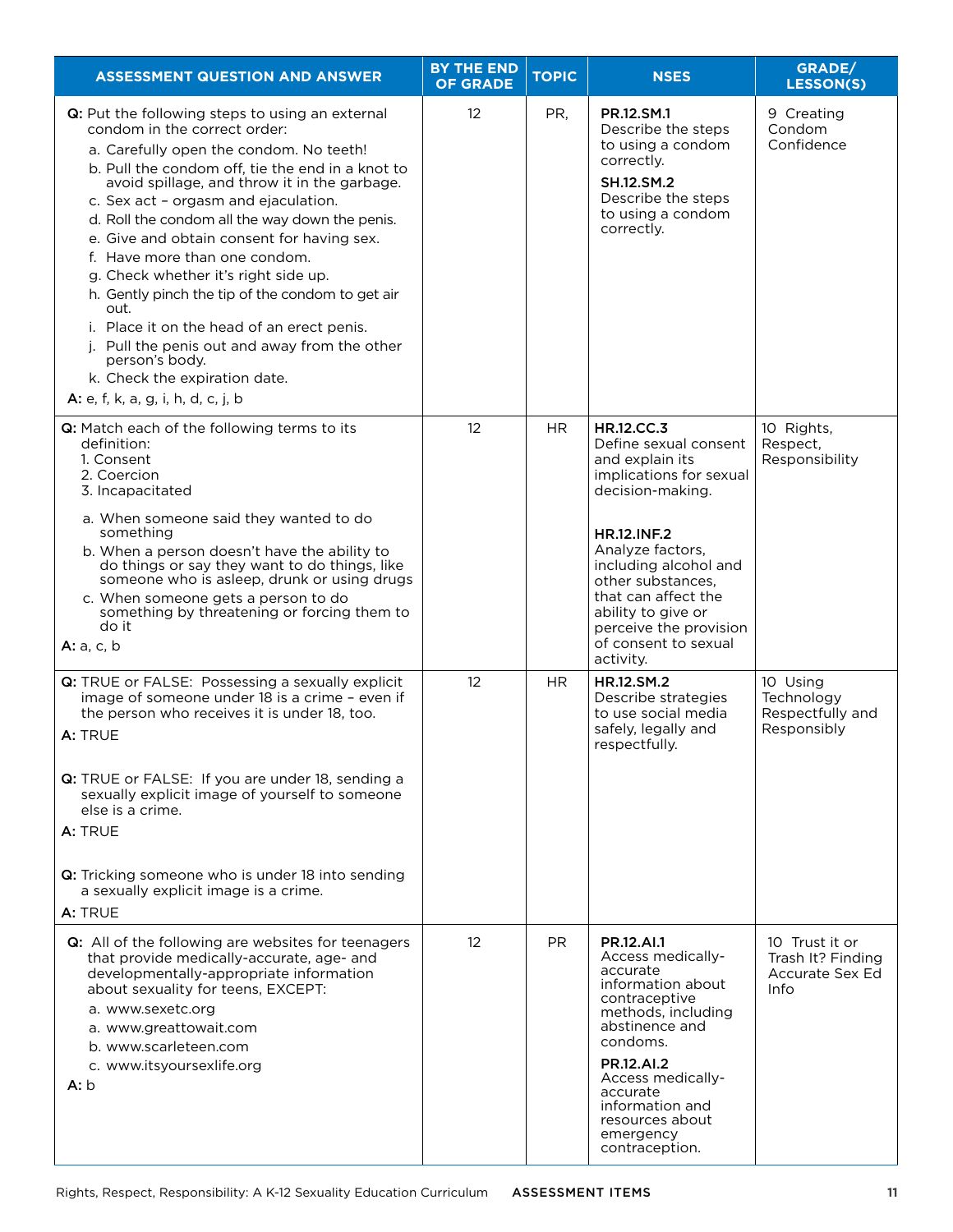| <b>ASSESSMENT QUESTION AND ANSWER</b>                                                                                                                                                                                                                                                                                                                                                                                                                                                                                                                                                                                                                                                                                                                                                                                                                                                                                                                                                                                                                                                                             | <b>BY THE END</b><br><b>OF GRADE</b> | <b>TOPIC</b> | <b>NSES</b>                                                                                                                                                                                                                                              | GRADE/<br><b>LESSON(S)</b>                      |
|-------------------------------------------------------------------------------------------------------------------------------------------------------------------------------------------------------------------------------------------------------------------------------------------------------------------------------------------------------------------------------------------------------------------------------------------------------------------------------------------------------------------------------------------------------------------------------------------------------------------------------------------------------------------------------------------------------------------------------------------------------------------------------------------------------------------------------------------------------------------------------------------------------------------------------------------------------------------------------------------------------------------------------------------------------------------------------------------------------------------|--------------------------------------|--------------|----------------------------------------------------------------------------------------------------------------------------------------------------------------------------------------------------------------------------------------------------------|-------------------------------------------------|
| Q: Name the five categories of relationship abuse.<br>A: Physical, Emotional, Psychological, Sexual and<br>Financial.<br>Q: Put the following abusive behaviors into the<br>appropriate category of relationship abuse:<br>1. Refusing to practice safer sex<br>2. Criticizing the person's appearance or<br>intelligence<br>3. Threatening to hurt the other person<br>4. Telling the other person they need to spend<br>time with you instead of going to work<br>5. Pinching<br>6. Texting nonstop and expecting the other<br>person to text back by a certain time<br>7. Restraining<br>8. Sharing sexy photos of the other person<br>without their consent<br>9. Threatening to hurt yourself if the other<br>person doesn't do what you want<br>10. Pressuring the other person to do<br>something sexual they don't want to do<br>A: 1. Sexual<br>2. Emotional<br>3. Psychological<br>4. Financial<br>5. Physical<br>6. Psychological<br>Physical<br>7.<br>8. Sexual<br>9. Psychological<br>10. Sexual                                                                                                     | 12                                   | <b>PS</b>    | <b>PS.12.CC.1</b><br>Compare and contrast<br>situations and<br>behaviors that may<br>constitute bullying,<br>sexual harassment,<br>sexual abuse, sexual<br>assault, incest, rape<br>and dating violence.                                                 | 11 Is It Abuse If?                              |
| Q: All of the following are reasons why someone<br>might choose to get tested for STDs, EXCEPT:<br>a. They thought they and their partner were<br>in a monogamous relationship (only having<br>sex with each other) and found out later<br>that their partner was having sex with other<br>people.<br>b. They started to experience some symptoms<br>and didn't know if that meant they had an<br>STD.<br>c. They're thinking about having sex for the<br>first time and think if they get tested in<br>advance it'll keep them from getting an STD.<br>d. Because they were sexually assaulted and<br>need to know whether it resulted in an STD<br>of some kind.<br>А: с<br>Q: All of the following are reasons why someone<br>might choose NOT to get tested for STDs,<br>EXCEPT:<br>a. Because they don't want to know<br>b. Because they think they can tell whether<br>they have an STD by how they are feeling<br>c. Because they are worried about the actual<br>test itself being painful or uncomfortable.<br>d. Because they don't have insurance or think<br>they can't afford to get tested.<br>A: b | 12                                   | <b>SH</b>    | <b>SH.12.SM.1</b><br>Analyze individual<br>responsibility about<br>testing for and<br>informing partners<br>about STDs and HIV<br>status.<br><b>SH.12.ADV.1</b><br>Advocate for<br>sexually active<br>youth to get STD/<br>HIV testing and<br>treatment. | 12 Getting<br>Savvy about<br><b>STD Testing</b> |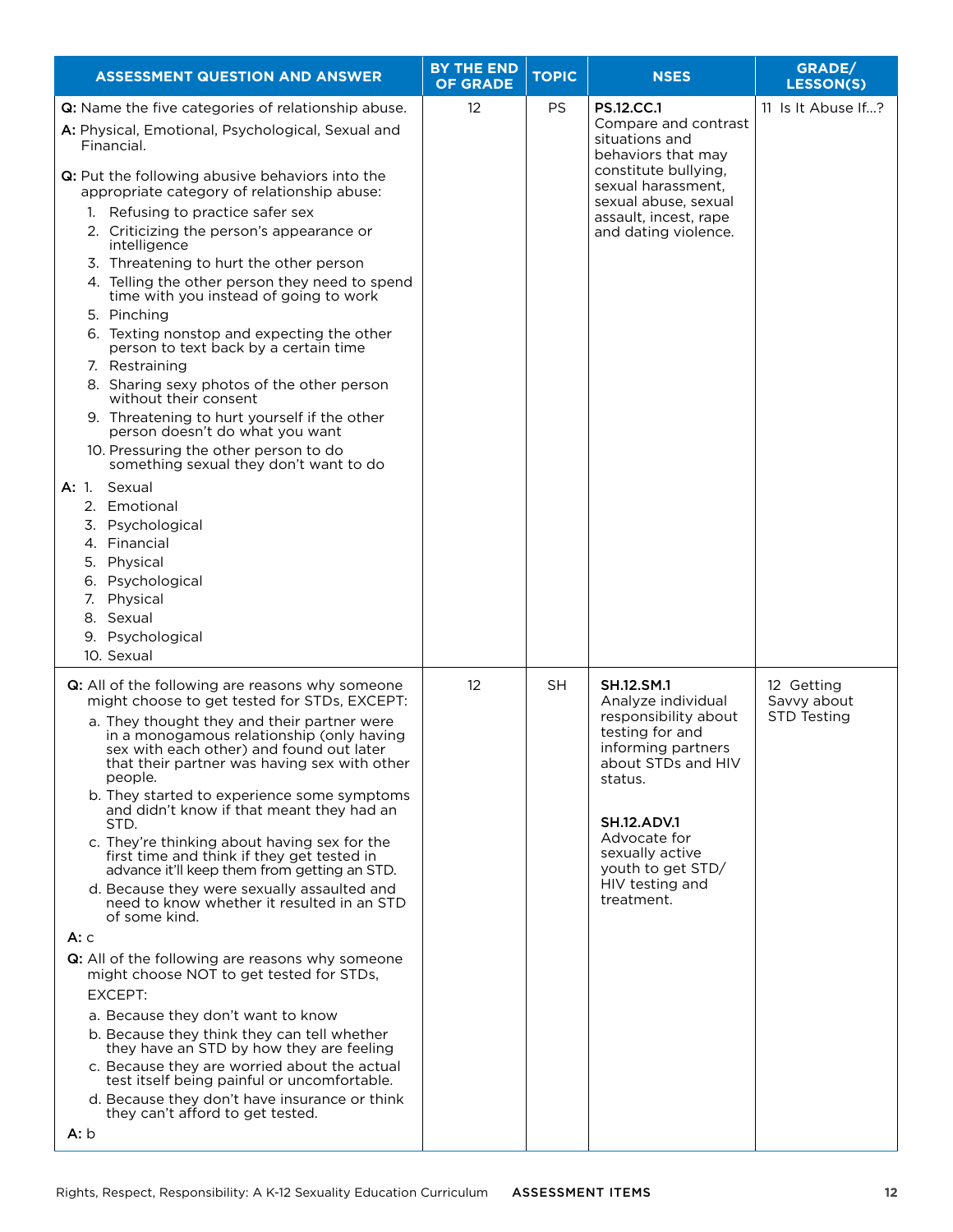| <b>ASSESSMENT QUESTION AND ANSWER</b>                                                                                                                                         | <b>BY THE END</b><br><b>OF GRADE</b>                                                              | <b>TOPIC</b> | <b>NSES</b>                                   | GRADE/<br><b>LESSON(S)</b> |  |  |  |  |  |               |
|-------------------------------------------------------------------------------------------------------------------------------------------------------------------------------|---------------------------------------------------------------------------------------------------|--------------|-----------------------------------------------|----------------------------|--|--|--|--|--|---------------|
| <b>Q:</b> All of the following are possible ways in which<br>viewing sexually-explicit materials can affect<br>a young person's attitudes about sex and<br>sexuality, EXCEPT: | 12<br>HR.<br><b>HR.12.INF.1</b><br>Explain how media<br>can influence one's<br>beliefs about what | Reality?     |                                               |                            |  |  |  |  |  | 12 Fantasy or |
| a. People may expect sex to go a certain way<br>and feel unprepared for or vulnerable when it<br>does not go as expected                                                      |                                                                                                   |              | constitutes a healthy<br>sexual relationship. |                            |  |  |  |  |  |               |
| b. People may assume that because a person<br>looks a particular way they are more or less<br>sexual                                                                          |                                                                                                   |              |                                               |                            |  |  |  |  |  |               |
| c. People may assume consent from their<br>partner because they may think everyone of<br>their partner's gender "is like that"                                                |                                                                                                   |              |                                               |                            |  |  |  |  |  |               |
| d. People may be more likely to think that they<br>should only have sex if music is playing in the<br>background.                                                             |                                                                                                   |              |                                               |                            |  |  |  |  |  |               |
| <b>A:</b> d                                                                                                                                                                   |                                                                                                   |              |                                               |                            |  |  |  |  |  |               |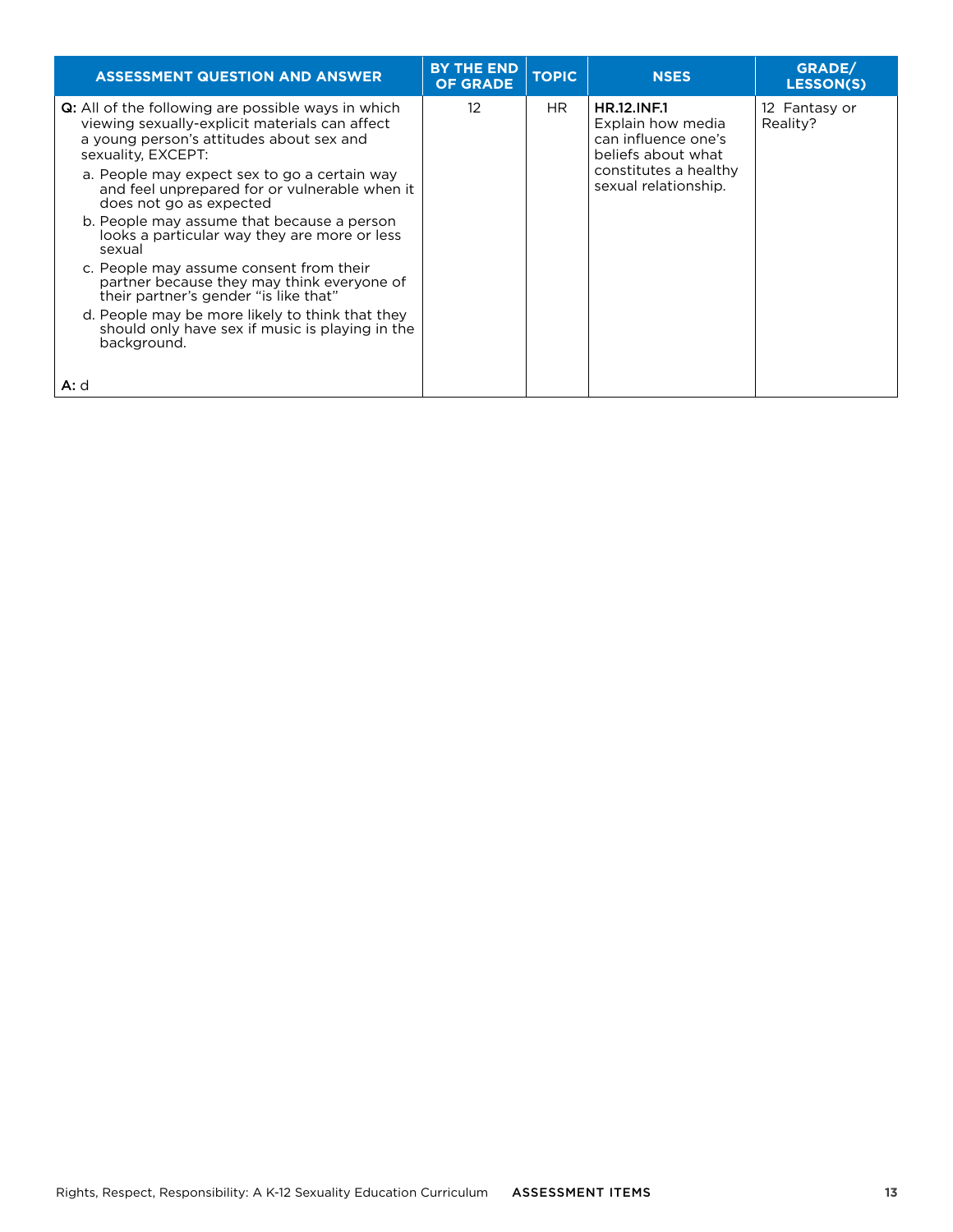### **APPENDIX A:**

#### **Rubric for Effective Communication Skills**

*(For use with Let's Talk about Sex, Grade 7)*

Student Name:\_\_\_\_\_\_\_\_\_\_\_\_\_\_\_\_\_\_\_\_\_\_\_\_\_\_\_\_\_\_\_\_\_\_\_\_\_\_\_\_\_\_\_\_\_\_\_\_\_\_\_\_\_\_\_\_\_\_\_\_\_\_

| Did the Student                                                                                                                                                                                                          | <b>Possible Points</b> | <b>Points Allocated</b> |
|--------------------------------------------------------------------------------------------------------------------------------------------------------------------------------------------------------------------------|------------------------|-------------------------|
| Reflect an accurate understanding of the<br>differences between passive, assertive, and<br>aggressive communication by providing a correct<br>example during the all-class discussion at the<br>beginning of the lesson? |                        |                         |
| Communicate what they did or did not want to<br>do in an assertive manner (rather than passively<br>or aggressively) when playing person B in the<br>activity?                                                           |                        |                         |
| Reflect an accurate understanding of the<br>differences between the three communication<br>styles by creating assertive and aggressive<br>pressure lines when playing person A in the<br>activity?                       |                        |                         |
| Other:                                                                                                                                                                                                                   |                        |                         |
| Other:                                                                                                                                                                                                                   |                        |                         |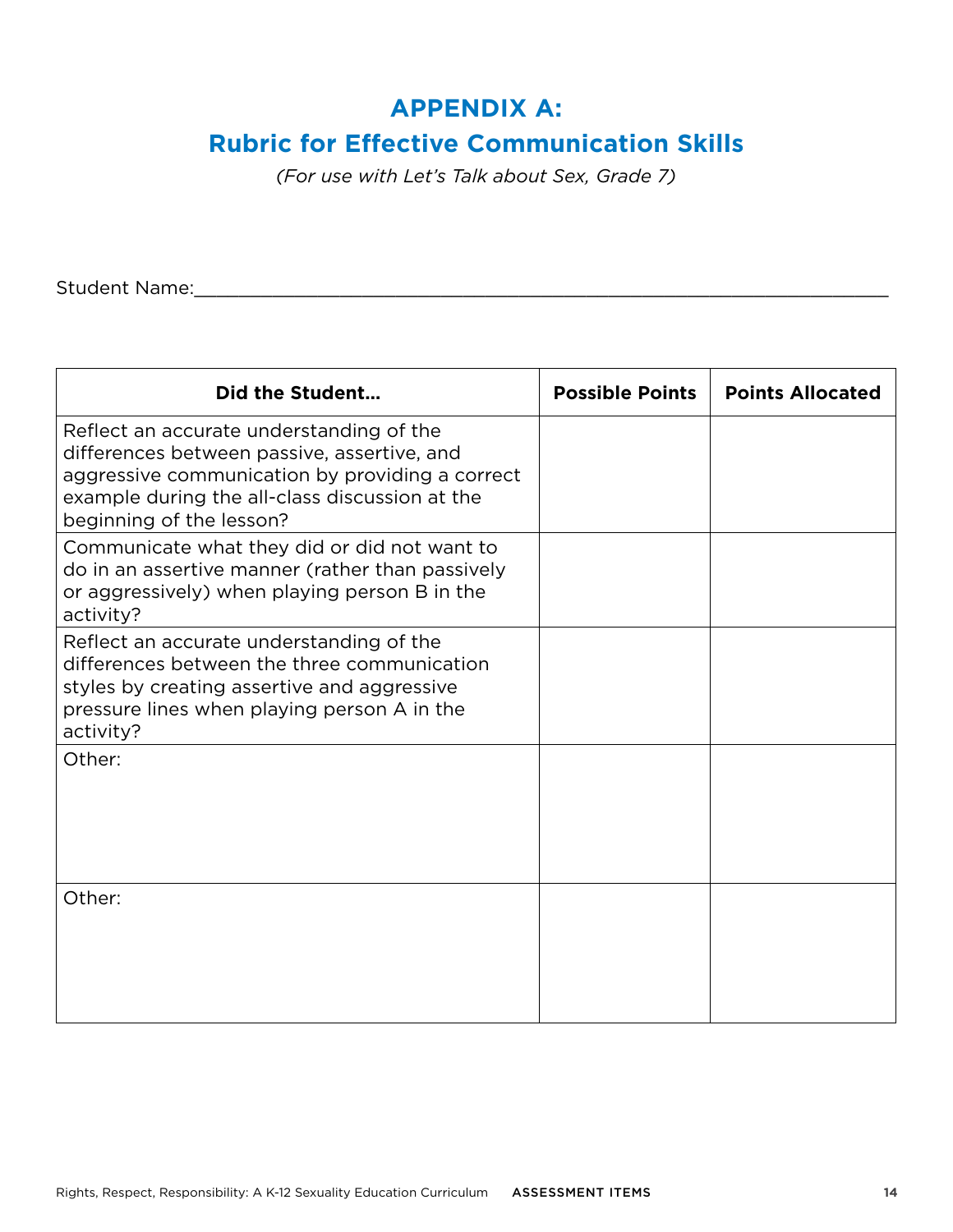### **APPENDIX B:**

## **Rubric for Effective Use of the SMART Decision-Making Model**

*(For use with Making SMART Choices, Grade 8)*

Student Name:\_\_\_\_\_\_\_\_\_\_\_\_\_\_\_\_\_\_\_\_\_\_\_\_\_\_\_\_\_\_\_\_\_\_\_\_\_\_\_\_\_\_\_\_\_\_\_\_\_\_\_\_\_\_\_\_\_\_\_\_\_\_

| Did the Student                                                                                                                                                                                                                                                                             | <b>Possible Points</b> | <b>Points</b><br><b>Allocated</b> |
|---------------------------------------------------------------------------------------------------------------------------------------------------------------------------------------------------------------------------------------------------------------------------------------------|------------------------|-----------------------------------|
| List all steps in the decision-making model and what<br>each letter stands for?                                                                                                                                                                                                             |                        |                                   |
| Explain how someone slows down in order to make a<br>well thought-out decision (S)?                                                                                                                                                                                                         |                        |                                   |
| List all their options in the given scenario (M)?                                                                                                                                                                                                                                           |                        |                                   |
| Analyze their list of options by deleting the less<br>realistic options (A)?                                                                                                                                                                                                                |                        |                                   |
| Based on the options they eliminate, state the<br>decision they have reached (R)?                                                                                                                                                                                                           |                        |                                   |
| Explain why it is important to think about and<br>evaluate the decision they reach in their scenario<br>(It is important to check in from time to time, see<br>how things are going, and look at what may need to<br>change in order to stick with - or alter - the decision<br>made $(T)?$ |                        |                                   |